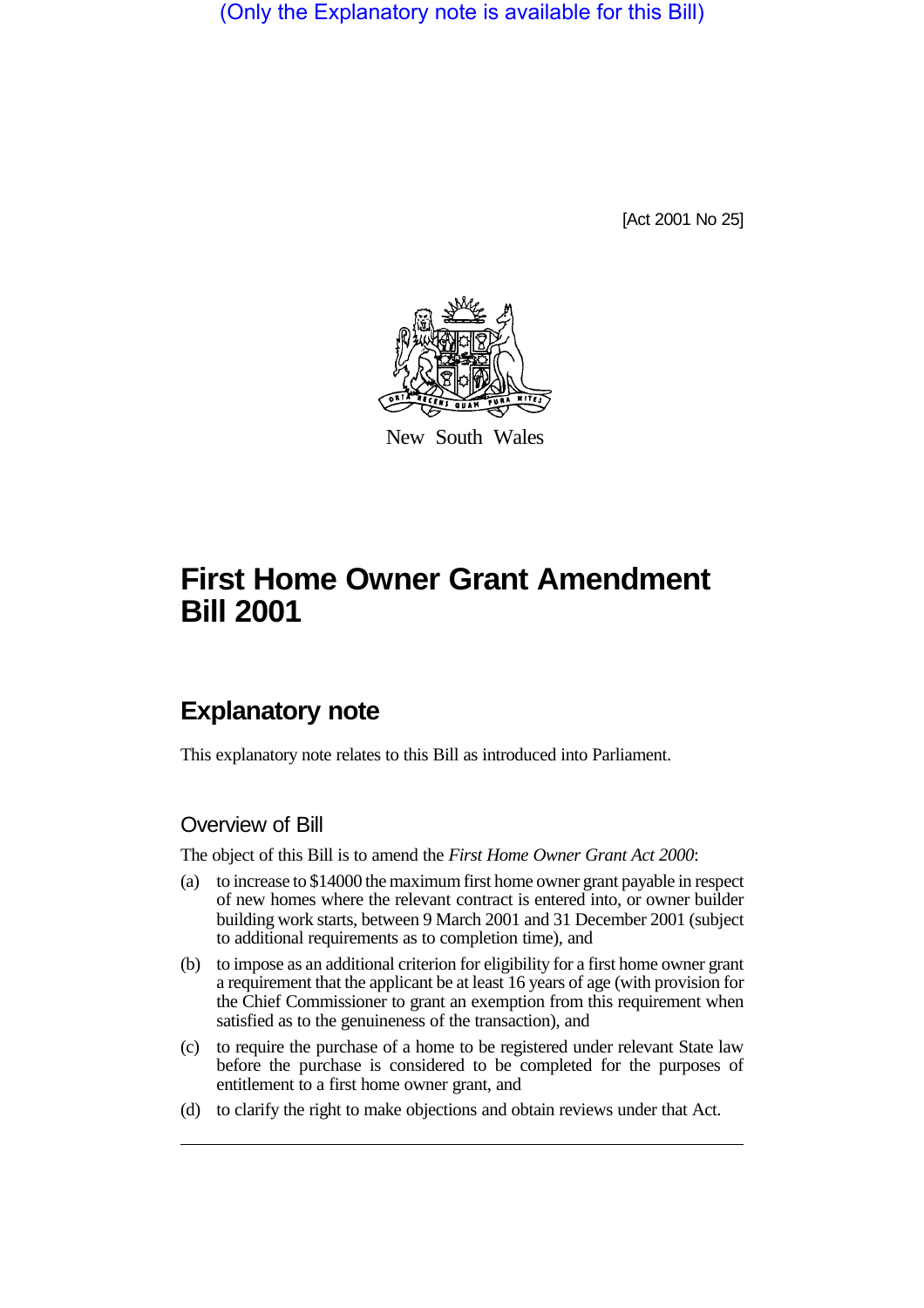First Home Owner Grant Amendment Bill 2001 [Act 2001 No 25]

Explanatory note

## Outline of provisions

**Clause 1** sets out the name (also called the short title) of the proposed Act.

**Clause 2** provides for the commencement of the proposed Act on the date of assent.

**Clause 3** is a formal provision giving effect to the amendments to the *First Home Owner Grant Act 2000* set out in Schedule 1.

# **Schedule 1 Amendments**

#### **Increased first home owner grant**

**Schedule 1 [4]** and **[5]** increase from \$7000 to \$14000 the maximum amount of first home owner grant that is payable in respect of new homes (homes that have not been previously sold or occupied as a residence) where the contract to buy or build the home is entered into, or owner builder building work starts, between 9 March 2001 and 31 December 2001, subject to the following additional eligibility criteria in the case of a home that is not yet built:

- (a) building work must start within 16 weeks after the contract is signed and must be completed or be required to be completed within 12 months,
- (b) in the case of a contract to buy "off the plan", building work must be completed or be required to be completed before 1 May 2003,
- (c) owner builder building work must be completed before 1 May 2003.

**Schedule 1 [11]** contains a validation provision for grants already made under the new provisions.

#### **Applicants to be at least 16 years of age**

**Schedule 1 [1]** and **[2]** provide that an applicant for a first home owner grant must be at least 16 years of age. The Chief Commissioner may grant an exemption from this requirement if satisfied that the home will be occupied as the applicant's principal place of residence and the application does not form part of a scheme to circumvent eligibility or entitlement requirements.

**Schedule 1 [11]** contains a transitional provision that applies the new restrictions on the age of applicants to applications made after the introduction of this Bill into Parliament.